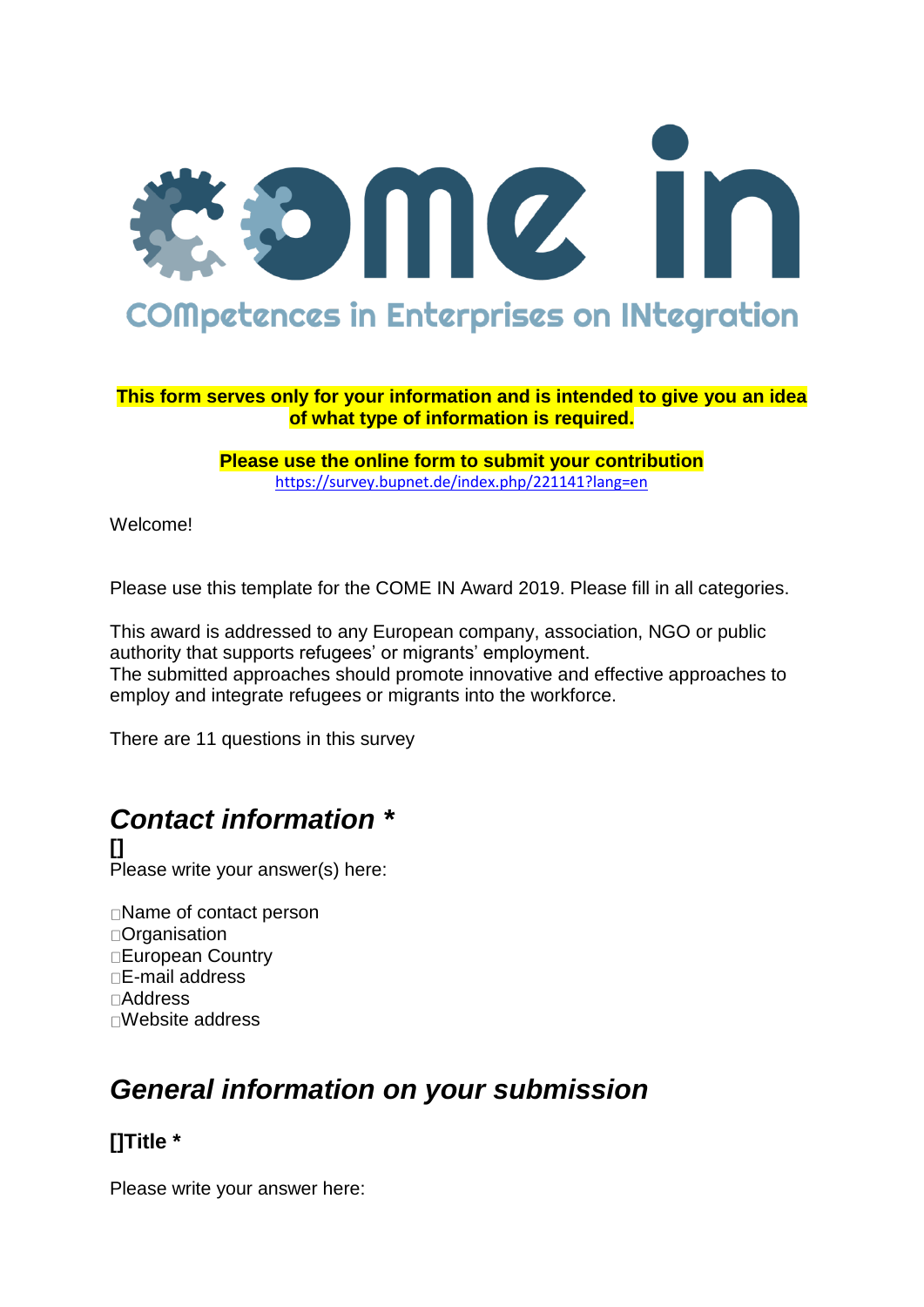# **[]Type of contribution \***

#### **Please define if your project/ approach is already running or in a planning phase.**

#### **Choose one of the following answers**

□Implemented project/ approach

 $\Box$ Planned project/ approach (in the initial phase)

 $\Box$ Ideas and visions of a potential project/ approach (which has not been realised yet)

## **[]Abstract – Please briefly describe your project, approach or idea in**

**about five sentences.** (A more detailed description is requested on the next page) **\*** Please write your answer here:

In order to promote your good work we would like to publish the Abstract on our COME IN website.

Please decide if you want your abstract to be published on the website.

□Yes □No

# *Your submission*

## **[]Please describe your approach or project \***

Please consider, where applicable, the following elements:

- Business conditions and business needs that led your organisation to actively promote inclusive working climate and diversity at the workplace.
- Support structures for enabling refugees or people with migrant background to become fully-fledged team members,
- Sensitising and learning activities involving all employees in e.g. intercultural learning, training and development,
- Working climate which encourages diversity, involvement and empowerment of every team member.

Please write your answer here: Up to 500 words

## **[]Innovation**

**Please describe what is innovative about your approach for hiring and integrating refugees and migrants into your workforce.\***

Please write your answer here: Up to 300 words:

**[]The impact**